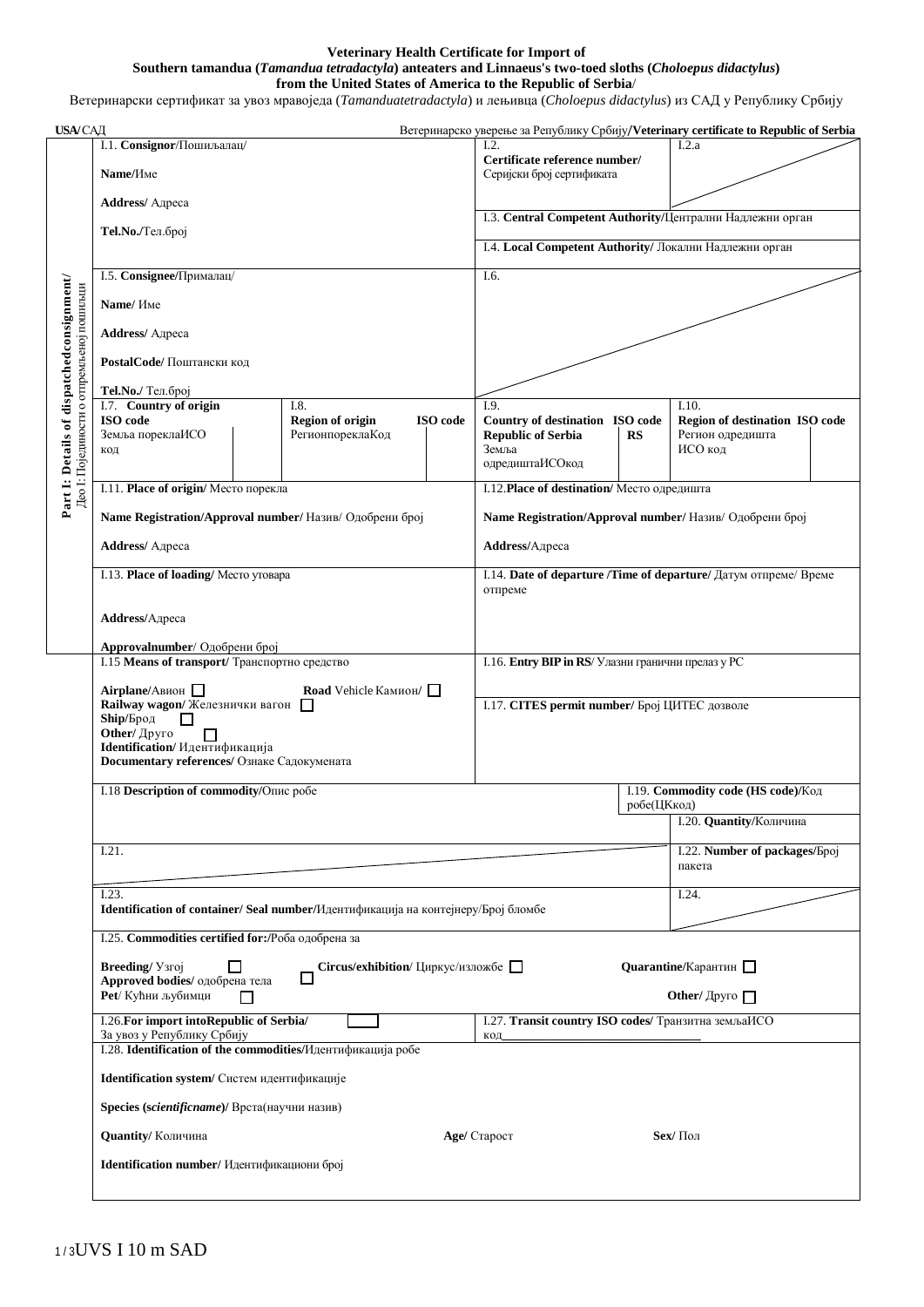**Part II: Certification/** Део II:Сертификација

Part II: Certification/<br>Део II:Сертификација

**USA** / **САД Import of Anteaters and Sloths in to RS**/ увоз мравоједа и лењивца у РС

 **Certificate reference number** /Серијски број сертификата

II.1. **Animal health attestation**/ Потврда о јавном здрављу

**I, the undersigned USDA-accredited veterinarian, authorised by the central competent authority, certify that the animals described in Part I meet the following requirements:**/ Ја, доле потписани УСДА овлашћени ветеринар, овлашћен од стране централног надлежног органа, овим потврђујем да животиње описане у Делу I испуњавају следеће захтеве:

- II.1.1. **they come from the territory described in Boxes I.7. and I.8**;/ долазе са територије описане у Рубрикама I.7.и I.8,
- II.1.2. **they have remained in the territory described in Boxes I.7. and I.8. since birth, or at least the last six months before dispatch to Republic of Serbia**;/ боравилесу на територији описаној у Рубрикама I.7.и I.8 од рођења, или најмање 6 месеци пре испоруке у Републику Србију;
- II.1.3. **they have remained in the holding of origin described in Box I.11, which is under control of the USDA-accredited veterinarian authorised by the Competent Authority, since birth or at least six months before dispatch to the Republic of Serbia;/**боравиле су на газдинству порекла описаном у Рубрици I.11,које је под контроломУСДА-овлашћеног ветеринара овлашћеног од стране надлежног органа, од рођења или најмање 6 месеци пре испоруке у Републику Србију;
- II.1.4. **have not been caught from nature, and their parents have been kept in captivity for at least one generation**;/ нису биле ухваћене у природи, и њихови родитељи су држани у заточеништву или је најмање једна генерација држана у заточеништву;
- II.1.5. **they come from a holding where there have been no clinical cases of communicable diseases and the animals are not subject to any restrictions under a contagious or infectious disease eradication program;**/ потичу са газдинства где није било клиничких случајева заразних болести и животиње нису биле предмет било какве ограничења, збогпрограмаискорењивања контагиозних или инфективних обољења;
- II.1.6.**they were treated, at least twice in the 40 days prior to dispatch, by the antiparasitic effective against internal and against external parasites;**/ су биле третиране најмање два пута у 40 дана пре испоруке, антипаразитиком који ефикасно делује против спољашњих и унутрашњих паразита;
- II.1.7. **since the last treatment according to Point II.1.6. animals for export have not come into contact with other animals, bedding or other material, in which the parasites or their development stages could survive, unless those other animals, bedding and/or materials were subject to the same treatment;**/ да од последњег третмана под тачкомII.1.6.животиње намењене за извоз, нису долазиле у контакт са другим животињама, простирком или другим материјалом, у којима паразити или њихови развојни облици могу преживети, осим ако те друге животиње, простирка и/или материјали нису били подвргнути истом третману;
- II.1.8.any transport box or container in which the animals were loaded, is either used for the first time or it has been cleaned **and disinfected before loading with an approved disinfectant;**/ транспортна кутија или контејнер у које су животиње утоварене, се користи први пут или је био очишћен и дезинфикован пре утовара одобреним средством за дезинфекцију;
- II.1.9.**they will be examined by a USDA-accredited veterinarian within 24 hours of loading and show no clinical sign of disease;**/ ће бити прегледане од стране УСДА овлашћеног ветеринара у року од 24 часа пре утовара и нису показивале клиничке знаке болести;
- II.1.10.**they have been loaded for dispatch to Republic of Serbia into themeans of transport described in Box I.15, which have been so constructed that feces, urine, litter or fodder could not flow or fallout of the vehicle or container during transportation**./ биле су утоварене за испоруку у Републику Србију у транспортном средству описаном у Рубрици I.15, које је тако направњено да фецес, урин, простирка или сточна храна не могу истицати или испадати из возила или контејнера за време превоза.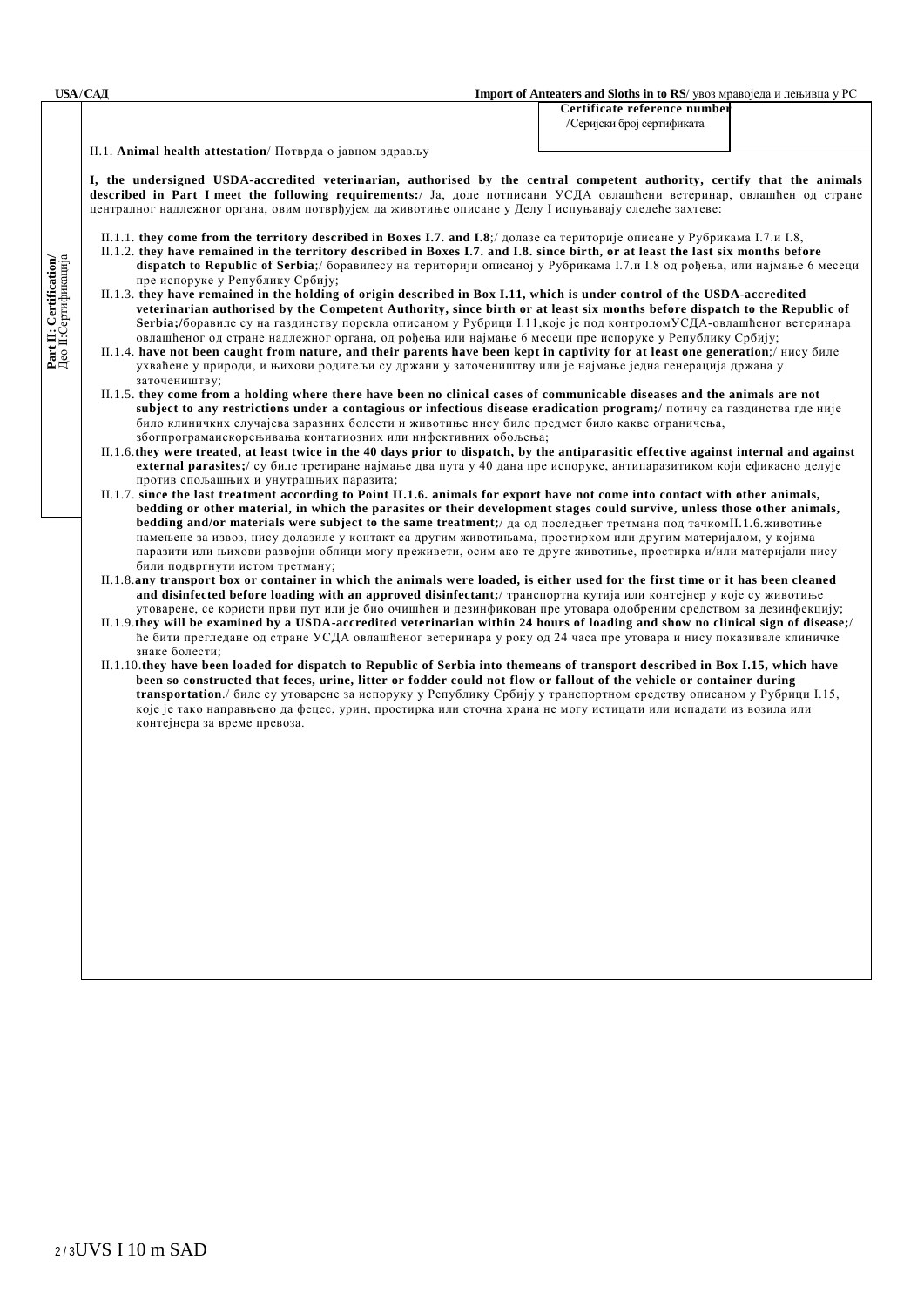РС

 $\mathbf I$ 

| Notes/ Напомене                                                                                                                                                                                                                  | Certificate reference number/<br>Серијски број сертификата |  |  |  |  |  |  |  |
|----------------------------------------------------------------------------------------------------------------------------------------------------------------------------------------------------------------------------------|------------------------------------------------------------|--|--|--|--|--|--|--|
|                                                                                                                                                                                                                                  |                                                            |  |  |  |  |  |  |  |
| Part I:/ Део I:                                                                                                                                                                                                                  |                                                            |  |  |  |  |  |  |  |
| Вох І.28./ Рубрика І.28.                                                                                                                                                                                                         |                                                            |  |  |  |  |  |  |  |
| Identification system:/Систем идентификације:<br>Indicate the transponder or other means of identification/ Навести транспондер или друго средство идентификације                                                                |                                                            |  |  |  |  |  |  |  |
| Identification number:/ Идентификациони број:<br>Indicate the transponder or other identification means alphanumeric code./Навести транспондер или другоидентификационо средство алфа<br>нумерички број.                         |                                                            |  |  |  |  |  |  |  |
| Age:/ Старост:<br>Indicate the date of birth in format DD/MM/YYYY or the age in months or years stated by the owner./ Навести датум рођења у формату ДД /<br>ММ / ГГГГ или старосту месецима или годинама како је навео власник. |                                                            |  |  |  |  |  |  |  |
| Add as many records as needed./ Додај евиденција колико је потребно.                                                                                                                                                             |                                                            |  |  |  |  |  |  |  |
| Part II/ Део II:                                                                                                                                                                                                                 |                                                            |  |  |  |  |  |  |  |
| <sup>1)</sup> Signature must be of colour different from the print./ Боја потписа мора бити другачија од боје штампаног текста.                                                                                                  |                                                            |  |  |  |  |  |  |  |
| Part III/ Део III:                                                                                                                                                                                                               |                                                            |  |  |  |  |  |  |  |
| May be on a separate sheet provided it accompanies the shipment and is to be completed by the USDA-accredited veterinarian./Ovaj deo može                                                                                        |                                                            |  |  |  |  |  |  |  |
| biti na posebnom papiru samo ako je priložen uz pošiljku i mora biti popunjen veterinara akreditovanog od strane USDA.                                                                                                           |                                                            |  |  |  |  |  |  |  |
|                                                                                                                                                                                                                                  |                                                            |  |  |  |  |  |  |  |
| This certificate is valid for 10 days from issuance. Сертификат важи 10 дана од датума издавања.                                                                                                                                 |                                                            |  |  |  |  |  |  |  |
| Ovlašteniveterinariliovlašteniinspektor: / USDA-Accredited Veterinarian:                                                                                                                                                         |                                                            |  |  |  |  |  |  |  |
| Naziv (tiskanimslovima): / Name (in capital letters):                                                                                                                                                                            | Kvalifikacijaititula: / Qualification and title:           |  |  |  |  |  |  |  |
|                                                                                                                                                                                                                                  |                                                            |  |  |  |  |  |  |  |
| Datum: / Date:                                                                                                                                                                                                                   | Potpis: / Signature:                                       |  |  |  |  |  |  |  |
|                                                                                                                                                                                                                                  |                                                            |  |  |  |  |  |  |  |
|                                                                                                                                                                                                                                  |                                                            |  |  |  |  |  |  |  |
| УСДА АПХИС савезни ветеринар: / USDA APHIS Federal Veterinarian:                                                                                                                                                                 |                                                            |  |  |  |  |  |  |  |
| Име (великимсловима) Naziv (tiskanimslovima): / Name (in capital letters):                                                                                                                                                       | Квалификација и звање: / Qualification and title:          |  |  |  |  |  |  |  |
|                                                                                                                                                                                                                                  |                                                            |  |  |  |  |  |  |  |
|                                                                                                                                                                                                                                  |                                                            |  |  |  |  |  |  |  |
|                                                                                                                                                                                                                                  |                                                            |  |  |  |  |  |  |  |
| Датум:/ Date:<br>Потпис: / Signature:                                                                                                                                                                                            |                                                            |  |  |  |  |  |  |  |
|                                                                                                                                                                                                                                  |                                                            |  |  |  |  |  |  |  |
|                                                                                                                                                                                                                                  |                                                            |  |  |  |  |  |  |  |
|                                                                                                                                                                                                                                  | $Stamp1) / \Pi$ ечат <sup>1)</sup>                         |  |  |  |  |  |  |  |
|                                                                                                                                                                                                                                  |                                                            |  |  |  |  |  |  |  |